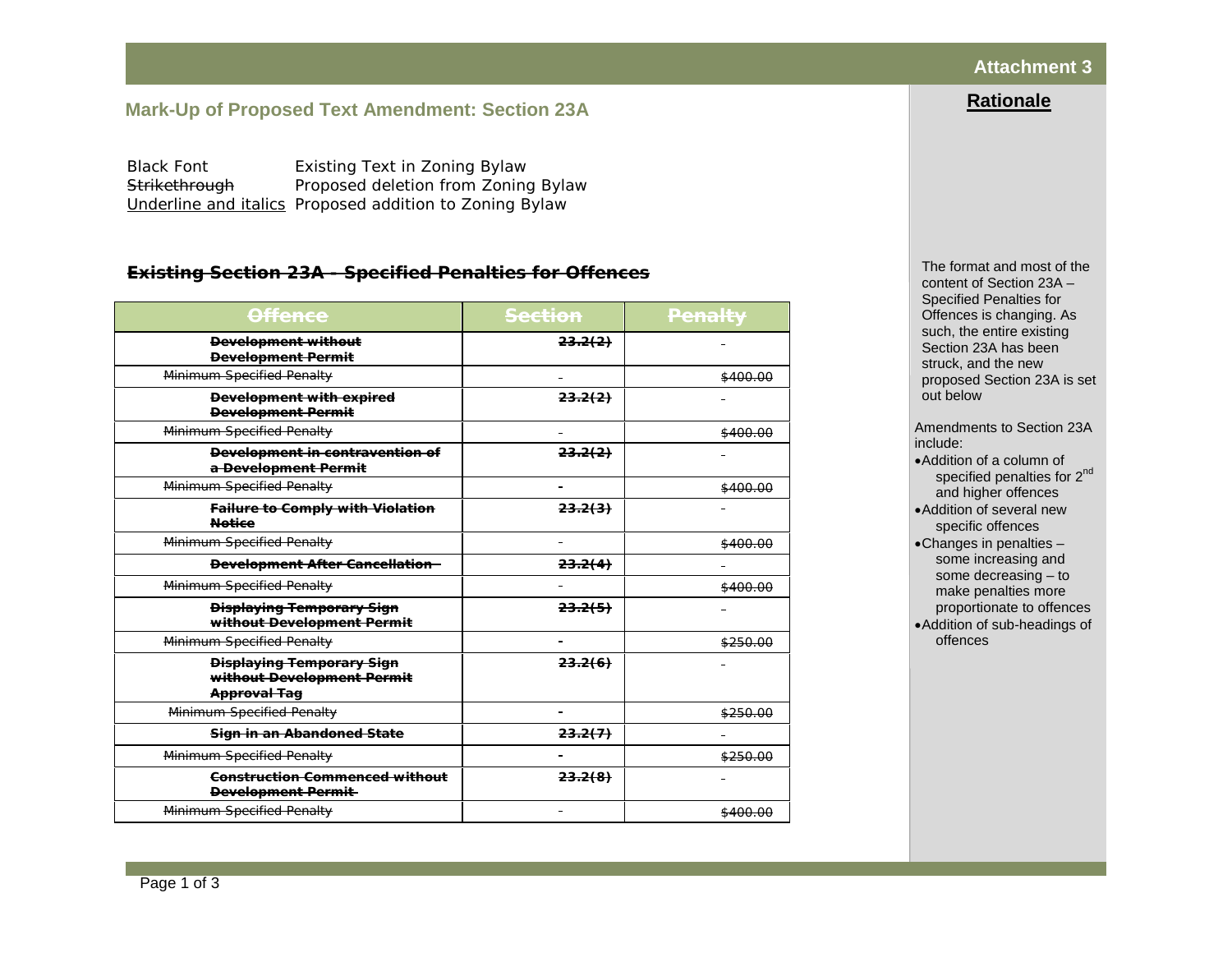# *Section 23A – Specified Penalties for Offences*

| <b>Offence</b>                                                                                                                                                               | <b>Section</b>          | <b>Minimum Penalty</b><br><b>First Offence</b> | <b>Specified Penalty</b><br><b>Subsequent Offence</b> |
|------------------------------------------------------------------------------------------------------------------------------------------------------------------------------|-------------------------|------------------------------------------------|-------------------------------------------------------|
| <b>General Offences:</b>                                                                                                                                                     |                         |                                                |                                                       |
| Development without a Development<br>Permit                                                                                                                                  | $23.2(1)$ or<br>23.2(2) | \$1,000.00                                     | \$2,500.00                                            |
| Development in contravention of a<br>Development Permit, except for<br>development in contravention of section<br>12.2(3), 12.2(7), 12.2(16)                                 | $23.2(2)$ or<br>23.2(3) | \$1,000.00                                     | \$2,500.00                                            |
| Failure to Comply with a Violation Notice                                                                                                                                    | 23.2(4)                 | \$500.00                                       | \$1,000.00                                            |
| Continuing development after a<br>Development Permit has been cancelled<br>or suspended                                                                                      | 23.2(5)                 | \$1,000.00                                     | \$2,500.00                                            |
| <b>Specific Offences:</b>                                                                                                                                                    |                         |                                                |                                                       |
| Development of a Single Storey Accessory<br>Building without a Development Permit                                                                                            | 23.2(6)                 | \$250.00                                       | \$500.00                                              |
| Construction of fence, wall or gate<br>exceeding maximum Height regulations<br>without a Development Permit                                                                  | 23.2(7)                 | \$250.00                                       | \$500.00                                              |
| Construction of a Platform Structure<br>without a Development Permit                                                                                                         | 23.2(8)                 | \$250.00                                       | \$500.00                                              |
| Keeping an object in a residential zone<br>that is prohibited or restricted without a<br><b>Development Permit</b>                                                           | 23.2(9)                 | \$250.00                                       | \$500.00                                              |
| Hardsurfacing an area within a Front Yard<br>or a flanking Side Yard in contravention<br>of subsection 54.1(4) or 54.1(5) without a<br>valid and approved development permit | 23.2(10)                | \$250.00                                       | \$500.00                                              |
| Failing to display a development permit<br>notification sign, whether or not listed as<br>a Development Permit condition                                                     | 23.2(11)                | \$500.00                                       | \$1,000.00                                            |

### **Attachment 3**

New column with specified penalties for subsequent offences

- Minimum penalties can be issued repeatedly as necessary to a repeat offender
- Subsequent penalties can be issued following conviction by the court or following payment of ticket

New sub-heading of General **Offences** 

The language existing for offences has been clarified, and the penalties have increased

New sub-heading of Specific Offences includes 6 new offences:

- $\bullet$ ss.23.2(6) 23.2(8) are described in the offence itself
- •s. 23.2(9) is a new offence that refers to objects prohibited or restricted in residential zones (by section 45) including vehicles parked in the landscaped yard, oversize commercial vehicles, or storing RVs
- •23.2(10) is a new offence so that excessive hardsurfacing of front and side yards is an offence
- 23.2(11) is a new offence of failing to display at least one development permit notification sign as required by the new section 20.2 (April 1, 2016)